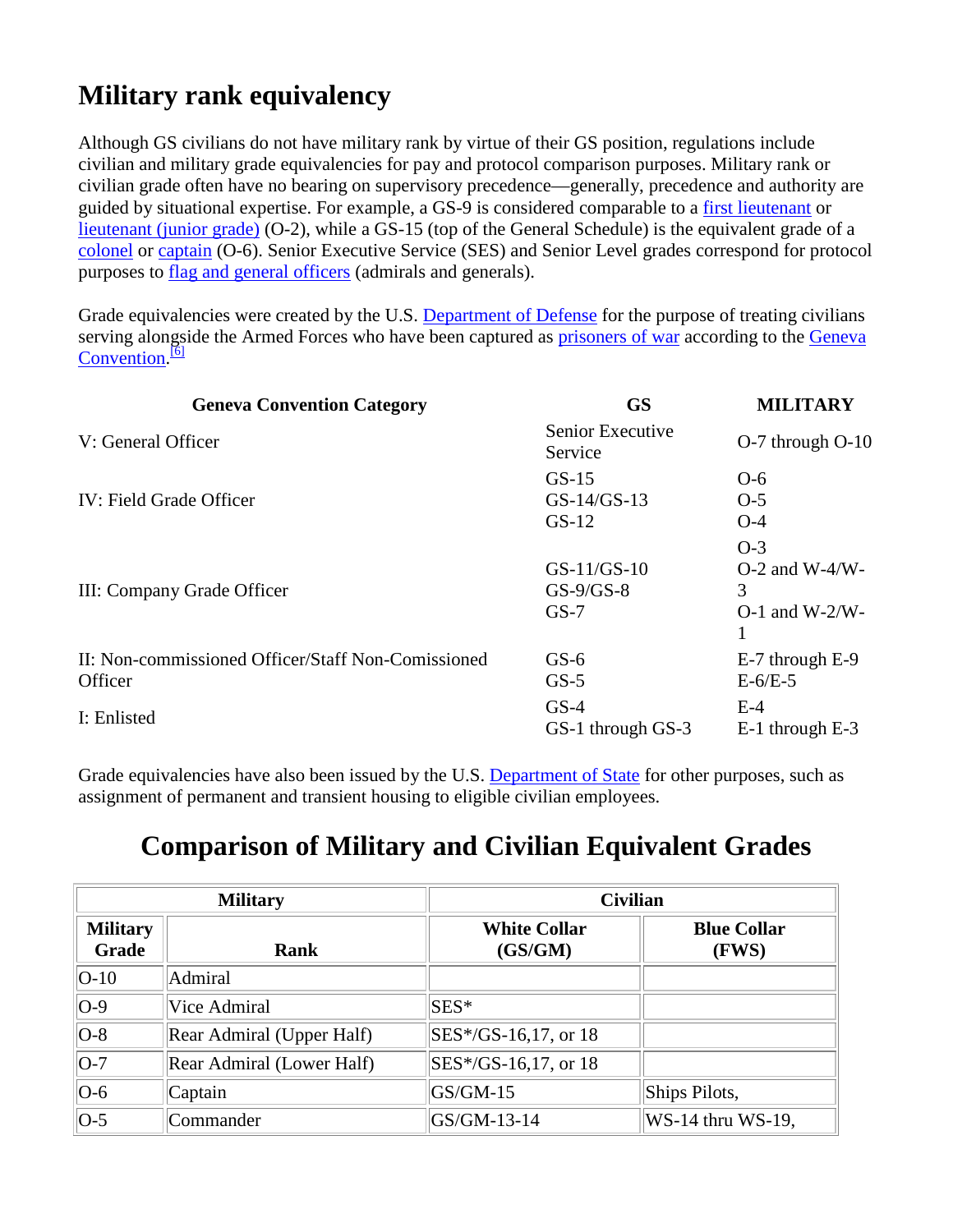| $O-4$   | Lt. Commander                       | $GS/-12$   | $WT-15$                            |
|---------|-------------------------------------|------------|------------------------------------|
| $ O-3 $ | Lieutenant                          | $GS-10-11$ |                                    |
| $ O-2 $ | Lieutenant (J.G.)                   | $GS-8-9$   |                                    |
| $ O-1 $ | Ensign                              | $ GS-7 $   | WS-8 thru WS-11<br>WL-8 thru WL-14 |
| $W-4$   | <b>Chief Warrant</b>                | $GS-8-9$   | WG-12 thru WG-15                   |
| $W-3$   | <b>Chief Warrant</b>                | $GS-8-9$   |                                    |
| $W-2$   | Chief Warrant                       | $GS-7$     |                                    |
| $W-1$   | Warrant Officer                     | $GS-7$     |                                    |
| $E-9$   | <b>Master Chief Petty Officer</b>   | $GS-6$     |                                    |
| $E-8$   | Senior Chief Petty Officer          | $GS-6$     | WS-1 thru WS-7                     |
| $E-7$   | Chief Petty Officer                 | $GS-6$     | WL-1 thru WL-5                     |
| $E-6$   | Petty Officer 1 <sup>st</sup> Class | $GS-5$     | WG-9 thru WG-11                    |
| $E-5$   | Petty Officer $2^{nd}$ Class        | $GS-4$     |                                    |
| $E-4$   | Petty Officer 3 <sup>rd</sup> Class | $GS-4$     |                                    |
| $E-3$   | Seaman                              | $GS-1-3$   | WG-1 thru WG-8                     |
| $E-2$   | Seaman Apprentice                   | $GS-1-3$   |                                    |
| $E-1$   | Seaman Recruit                      | $GS-1-3$   |                                    |

\*All SES [Senior Executive Service] are considered equivalent to "Flag" rank. However, the specific position determines their equivalency within the "Flag" level.

For example, a Deputy Commander of a Systems Command would be considered the same as what a military would be in a similar position.

| <b>Military</b>        |                                  | <b>Civilian Grade Group</b> |        |                                                             |                                 |
|------------------------|----------------------------------|-----------------------------|--------|-------------------------------------------------------------|---------------------------------|
| Grade<br><b>Groups</b> | Rank                             | GS/SES                      | $NE$   | WG/WL/WS                                                    | <b>NA/NL/NS</b>                 |
| $O-10$                 | ****<br>General                  | <b>SES</b>                  | $NF-6$ | n/a                                                         | n/a                             |
| $O-9$                  | $* \times \times$<br>Lt. General | <b>SES</b>                  | $NF-6$ | n/a                                                         | n/a                             |
| $O-8$                  | Maj. General                     | <b>SES</b>                  | $NF-6$ | n/a                                                         | n/a                             |
| $O - 7$                | Brg. General                     | <b>SES</b>                  | $NF-6$ | n/a                                                         | n/a                             |
| $O-6$                  | Colonel                          | GS 15                       | $NF-5$ | n/a                                                         | n/a                             |
| $O-5$                  | Lt. Colonel                      | GS 13/14                    | $NF-5$ | WS 14-19,<br>WS-15 &<br>Production<br>Support<br>Equivalent | <b>NS 14-19</b><br><b>NL 15</b> |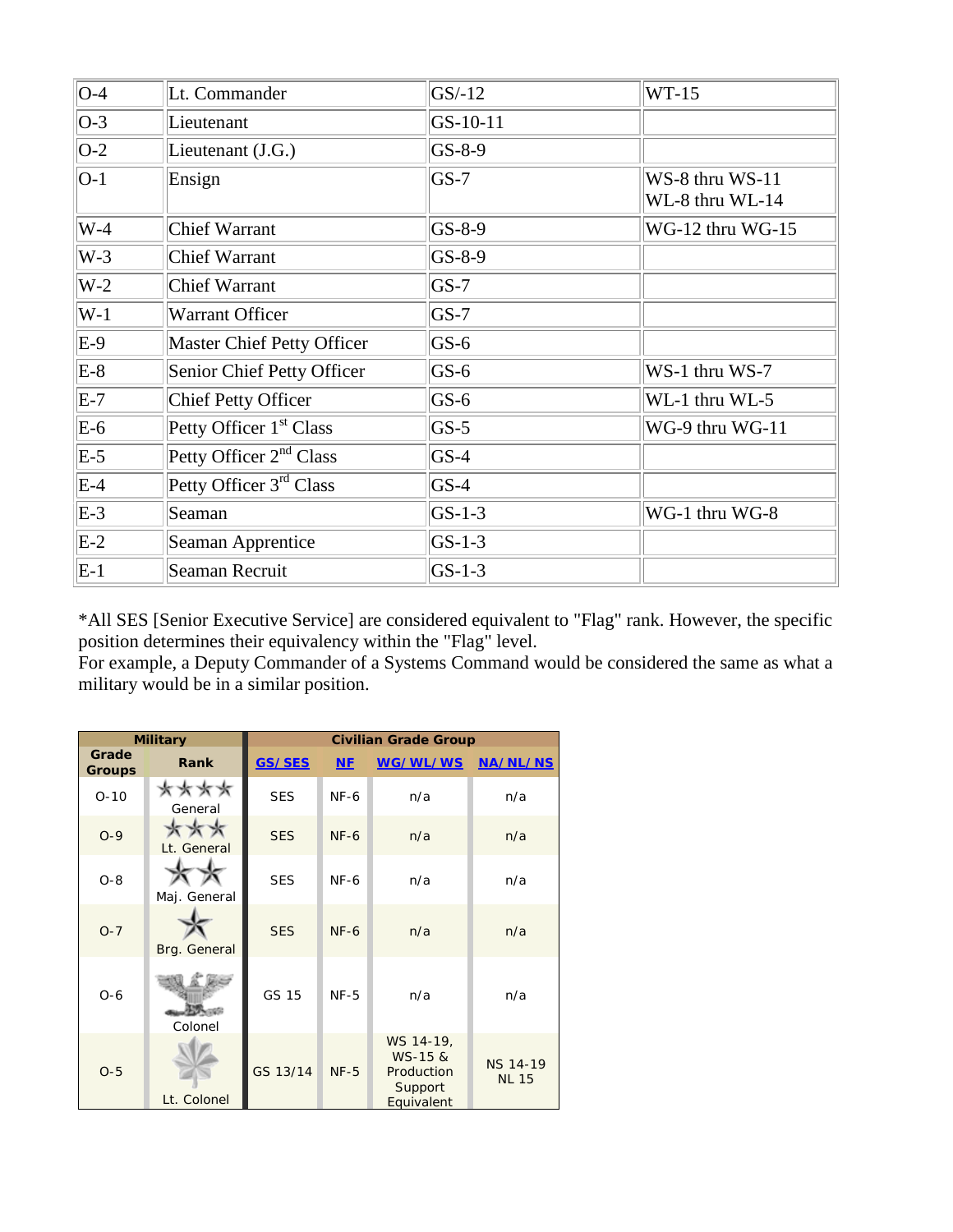| $O-4$ | Major                                  | GS 12           | $NF-4$ | WS 14-19,<br>WS-15 &<br>Production<br>Support<br>Equivalent                  | <b>NS 14-19</b><br><b>NL 15</b>              |
|-------|----------------------------------------|-----------------|--------|------------------------------------------------------------------------------|----------------------------------------------|
| $O-3$ | Captain                                | GS 10/11        | $NF-4$ | WG-8, WS-13<br>WL 6-14,<br>WG 12-15 &<br>Production<br>Support<br>Equivalent | <b>NS 8-13</b><br><b>NL 6-14</b><br>NA 12-15 |
| $O-2$ | 1st Lieutenant                         | GS <sub>9</sub> | $NF-4$ | WG-8, WS-13<br>WL 6-14,<br>WG 12-15 &<br>Production<br>Support<br>Equivalent | NS 8-13<br>NL 6-14<br>NA 12-15               |
| $O-1$ | 2nd<br>Lieutenant                      | GS <sub>7</sub> | $NF-3$ | WG-8, WS-13<br>WL 6-14,<br>WG 12-15 &<br>Production<br>Support<br>Equivalent | <b>NS 8-13</b><br><b>NL 6-14</b><br>NA 12-15 |
| $W-4$ | <b>Chief Warrent</b><br>Officer        | GS <sub>8</sub> | $NF-3$ | WG-8, WS-13<br>WL 6-14,<br>WG 12-15 &<br>Production<br>Support<br>Equivalent | <b>NS 8-13</b><br>NL 6-14<br>NA 12-15        |
| $W-3$ | <b>Chief Warrent</b><br><b>Officer</b> | GS <sub>8</sub> | $NF-3$ | WG-8, WS-13<br>WL 6-14,<br>WG 12-15 &<br>Production<br>Support<br>Equivalent | <b>NS 8-13</b><br><b>NL 6-14</b><br>NA 12-15 |
| $W-2$ | Chief Warrent<br>Officer               | GS <sub>7</sub> | $NF-3$ | WG-8, WS-13<br>WL 6-14,<br>WG 12-15 &<br>Production<br>Support<br>Equivalent | <b>NS 8-13</b><br>NL 6-14<br>NA 12-15        |
| $W-1$ | Warrent<br>Officer                     | GS <sub>7</sub> | $NF-3$ | WG-8, WS-13<br>WL 6-14,<br>WG 12-15 &<br>Production<br>Support<br>Equivalent | <b>NS 8-13</b><br><b>NL 6-14</b><br>NA 12-15 |
| $E-9$ | Sergeant<br>Major                      | GS <sub>6</sub> | $NF-3$ | WS 1-7<br>WL 1-5<br>WS 9-11                                                  | <b>NS 1-7</b><br><b>NL 1-5</b><br>NA 9-11    |
| $E-9$ | Master<br>Gunnery<br>Sergeant          | GS <sub>6</sub> | $NF-3$ | WS 1-7<br>WL 1-5<br>WS 9-11                                                  | <b>NS 1-7</b><br><b>NL 1-5</b><br>NA 9-11    |
| $E-8$ | 1st Sergeant                           | GS <sub>6</sub> | $NF-3$ | WS 1-7<br>WL 1-5<br>WS 9-11                                                  | <b>NS 1-7</b><br><b>NL 1-5</b><br>NA 9-11    |
| $E-8$ | Master<br>Sergeant                     | GS <sub>6</sub> | $NF-3$ | WS 1-7<br>WL 1-5<br>WS 9-11                                                  | <b>NS 1-7</b><br><b>NL 1-5</b><br>NA 9-11    |